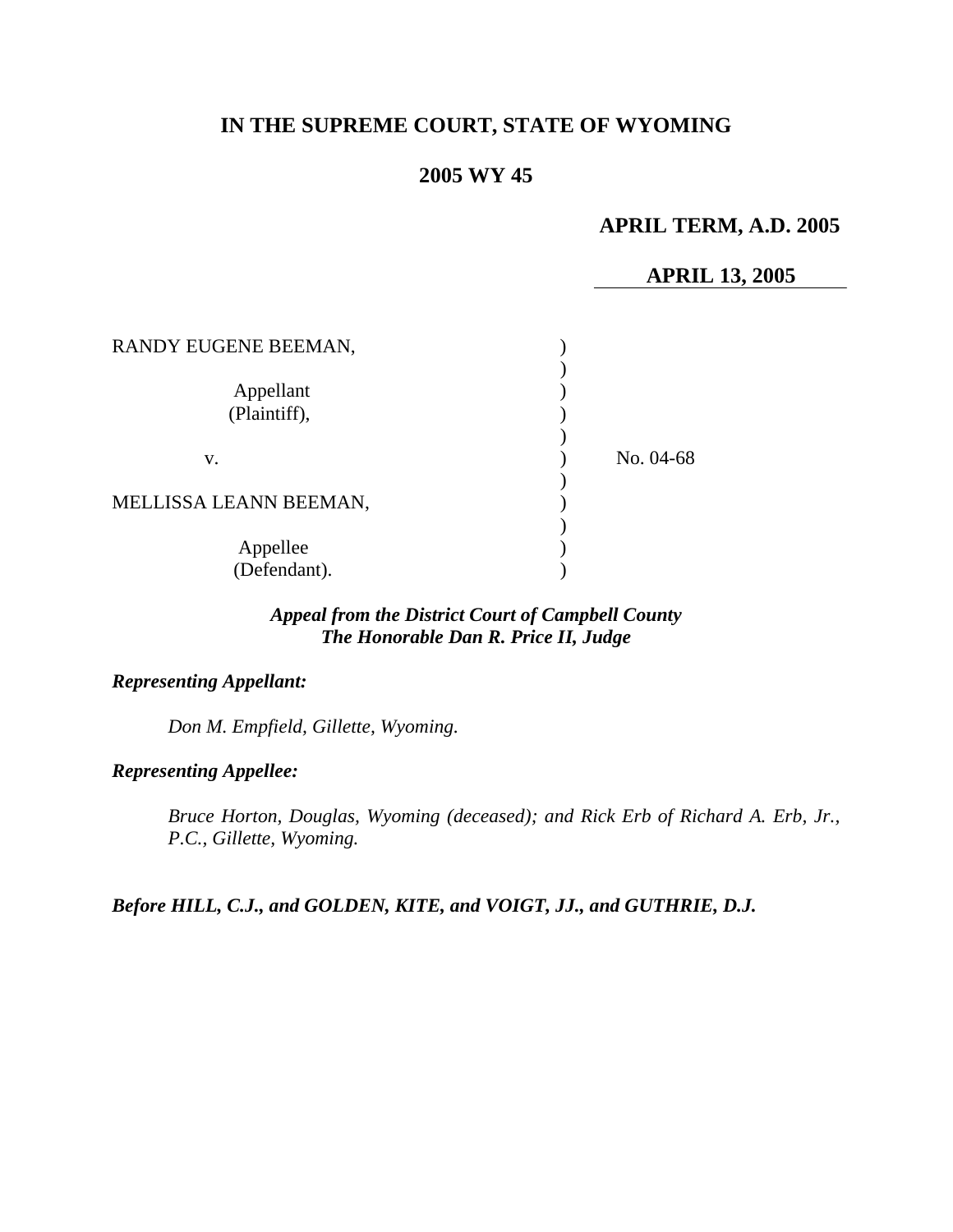#### **VOIGT, Justice.**

[¶1] This is an appeal from a child custody decision in a divorce case. We affirm.

#### *ISSUES*

[¶2] We will restate the issues presented by the parties as follows:

1. Did the appellant fail to comply with W.R.A.P. 3.03 and fail to provide an adequate record for review and, if so, are sanctions appropriate?

2. Did the district court abuse its discretion in granting custody of the parties' children to the appellee?

#### *FACTS*

[¶3] The parties were married in 1995. They have two sons, one born in 1996 and one born in 1998. The appellant filed for divorce on February 19, 2003. After an unreported bench trial nine months later, where the appellant was represented by counsel and the appellee appeared *pro se*, the district court entered its decree of divorce in February 2004. The appellee received primary custody of the children.

[¶4] The appellant filed a Notice of Appeal on March 19, 2004. On May 17, 2004, he filed in the district court a Statement of Evidence, pursuant to W.R.A.P. 3.03, and he filed in this Court a Motion Seeking Stay of Time Requirements for Filing Brief or, in the Alternative, an Extension of Time to File Brief.<sup>[1](#page-1-0)</sup> The appellee, now represented by counsel, responded with Appellee's Response to Motion for Stay or Extension of Time and Motion to Dismiss Appeal. We denied the appellant's motion as moot, because he had in the meantime filed his brief, and we denied the appellee's motion to dismiss as being insufficiently grounded. The appellee then filed her brief on July 1, 2004, and the district court's Settlement of Evidence was made part of the record on appeal on July 9, 2004.

### *DISCUSSION*

W.R.A.P. 3.03.

<span id="page-1-0"></span> $\frac{1}{1}$ 

If no report of the evidence or proceedings at a hearing or trial was made, or if a transcript is unavailable, appellant may prepare a statement of the evidence or proceedings from the best available means including appellant's recollection. The statement shall be served on appellee, who may serve objections or propose amendments within 15 days after service. The statement and any objections or proposed amendments shall be submitted to the trial court for settlement and approval and as settled and approved shall be included by the clerk of the trial court in the record on appeal.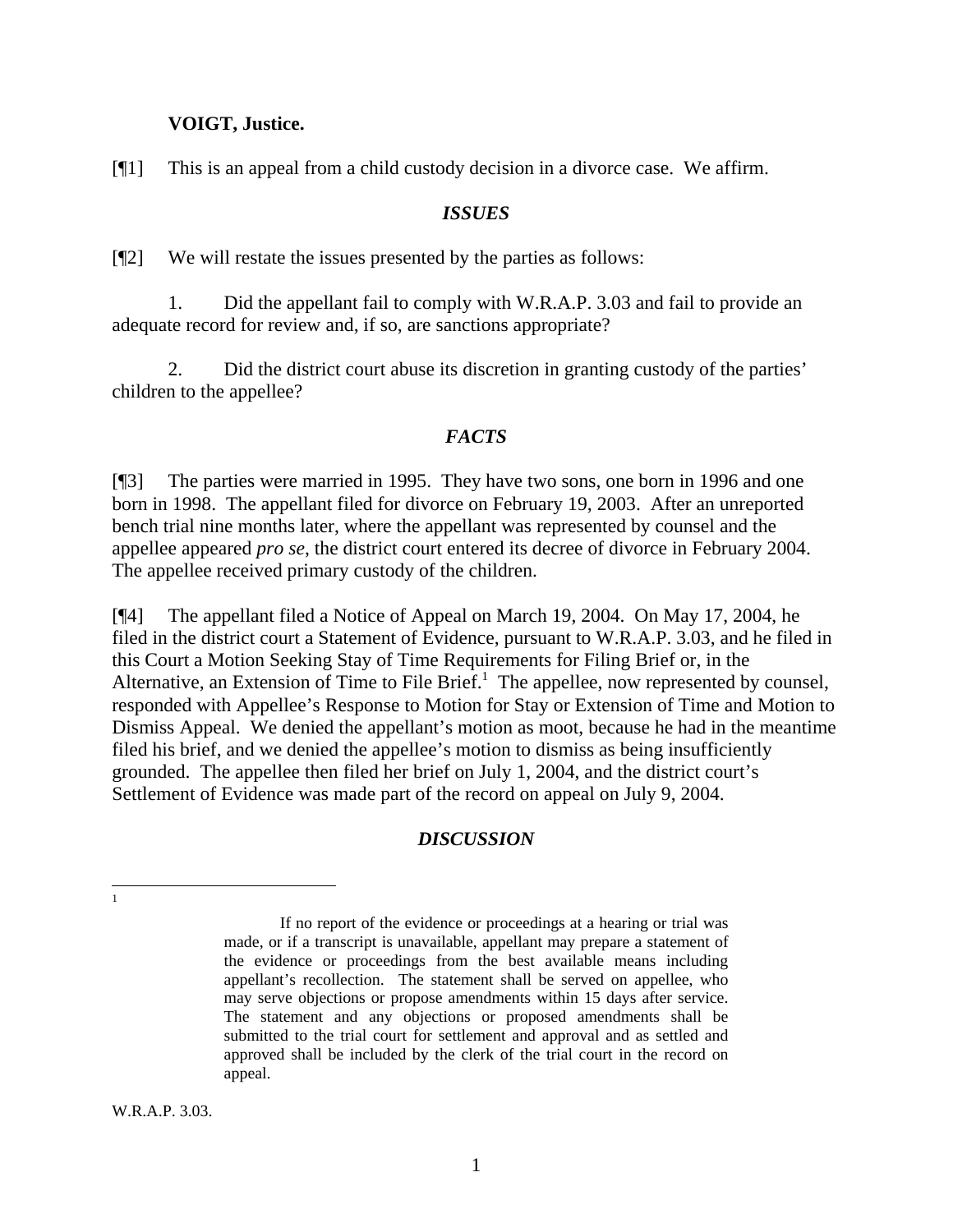### *The Record on Appeal*

[¶5] Briefs prepared in the absence of a transcript or other record of the district court proceedings necessarily lack appropriate references to that record. That problem is exacerbated by the fact that W.R.A.P. 3.03 procedures occur after trial, and the rule contains no significant time guidelines. The result is the potential for temporal overlap of district court and appellate court functions.<sup>[2](#page-2-0)</sup> Because of these inherent difficulties, and because the Settlement of Evidence was received before this case was considered on appeal, we will consider the record to be technically adequate and will decline to impose sanctions against the appellant.

## *The Custody Decision*

 $\overline{a}$ 

[¶6] The standard of review applicable in this case was recently reiterated in *In re KRA,*  2004 WY 18, ¶ 7, 85 P.3d 432, 435 (Wyo. 2004) (*quoting Produit v. Produit,* 2001 WY 123, ¶ 9, 35 P.3d 1240, 1242-43 (Wyo. 2001)):

> "Custody, visitation, child support, and alimony are all committed to the sound discretion of the district court. It has been our consistent principle that in custody matters, the welfare and needs of the children are to be given paramount consideration. The determination of the best interests of the child is a question for the trier of fact. 'We do not overturn the decision of the trial court unless we are persuaded of an abuse of discretion or the presence of a violation of some legal principle.' *Fink* [*v. Fink*], 685 P.2d [34,] 36 [(Wyo.1984)]."

*Reavis v. Reavis,* 955 P.2d 428, 431 (Wyo.1998). . . . Judicial discretion is a composite of many things, among which are conclusions drawn from objective criteria; it means exercising sound judgment with regard to what is right under the circumstances and without doing so arbitrarily or capriciously. *Pace v. Pace, 2001 WY 43,* [9, 22 P.3d 861, [9 (2001); *Vaughn v. State,* 962 P.2d 149, 151 (Wyo.1998).

> "Our review entails evaluating the sufficiency of the evidence to support the trial court's decision, and we afford to the prevailing party every favorable inference while omitting any consideration of evidence presented by the unsuccessful party. We cannot sustain findings of fact not supported by the evidence, contrary to the evidence, or against the great weight of the evidence.

<span id="page-2-0"></span><sup>2</sup> Amendments to W.R.A.P. 3.03 are being considered that would alleviate this problem.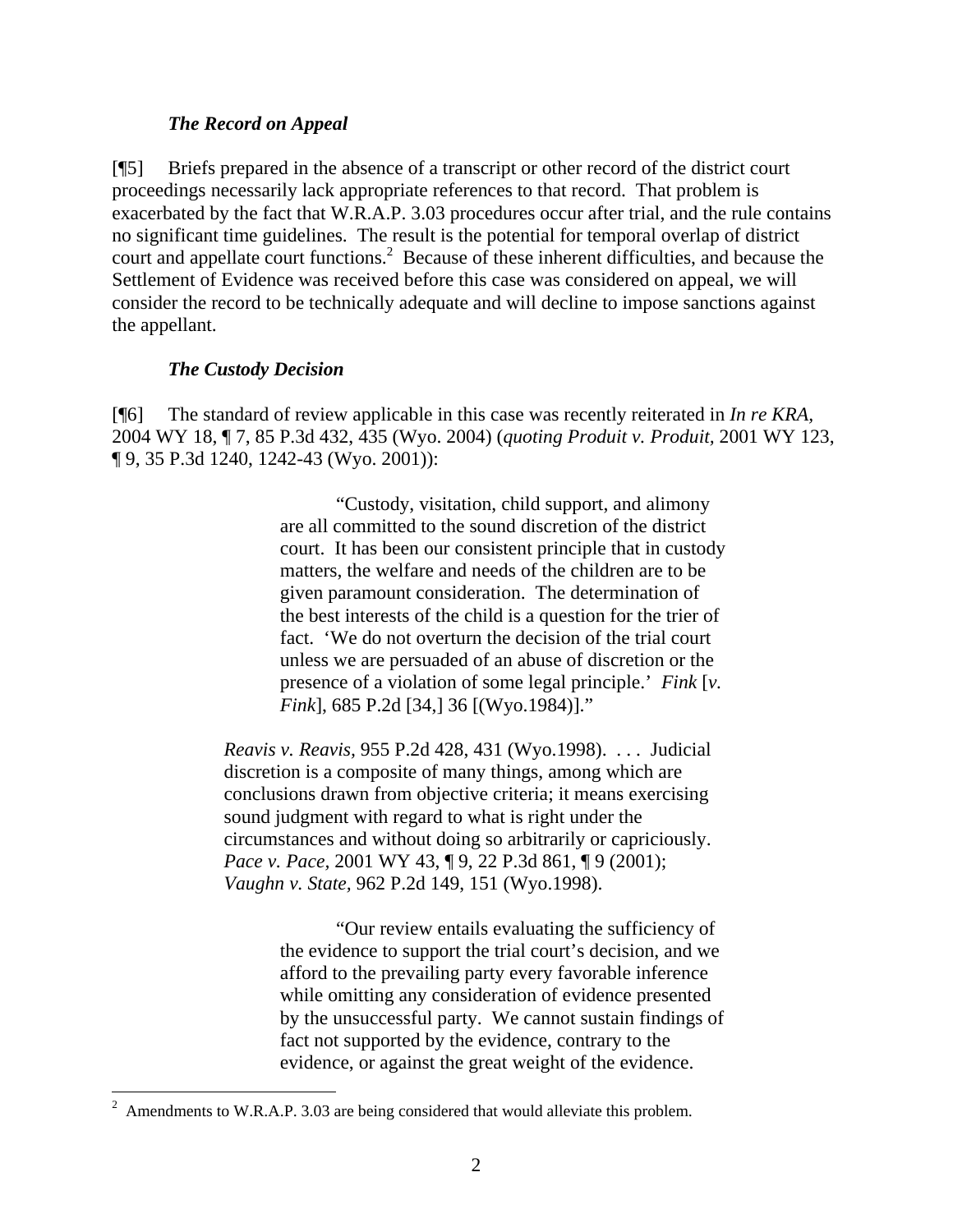Similarly, an abuse of discretion is present when a material factor deserving significant weight is ignored. *RDS v. GEMN,* 9 P.3d 984, 986 (Wyo.2000)."

*Pace*, at ¶ 10.

[¶7] Guiding the district court's exercise of discretion in making child custody decisions is the list of non-exclusive factors found in Wyo. Stat. Ann. § 20-2-201(a) (LexisNexis 2003):

> (i) The quality of the relationship each child has with each parent;

(ii) The ability of each parent to provide adequate care for each child throughout each period of responsibility, including arranging for each child's care by others as needed;

(iii) The relative competency and fitness of each parent;

(iv) Each parent's willingness to accept all responsibilities of parenting, including a willingness to accept care for each child at specified times and to relinquish care to the other parent at specified times;

(v) How the parents and each child can best maintain and strengthen a relationship with each other;

(vi) How the parents and each child interact and communicate with each other and how such interaction and communication may be improved;

(vii) The ability and willingness of each parent to allow the other to provide care without intrusion, respect the other parent's rights and responsibilities, including the right to privacy;

(viii) Geographic distance between the parents' residences;

(ix) The current physical and mental ability of each parent to care for each child;

(x) Any other factors the court deems necessary and relevant.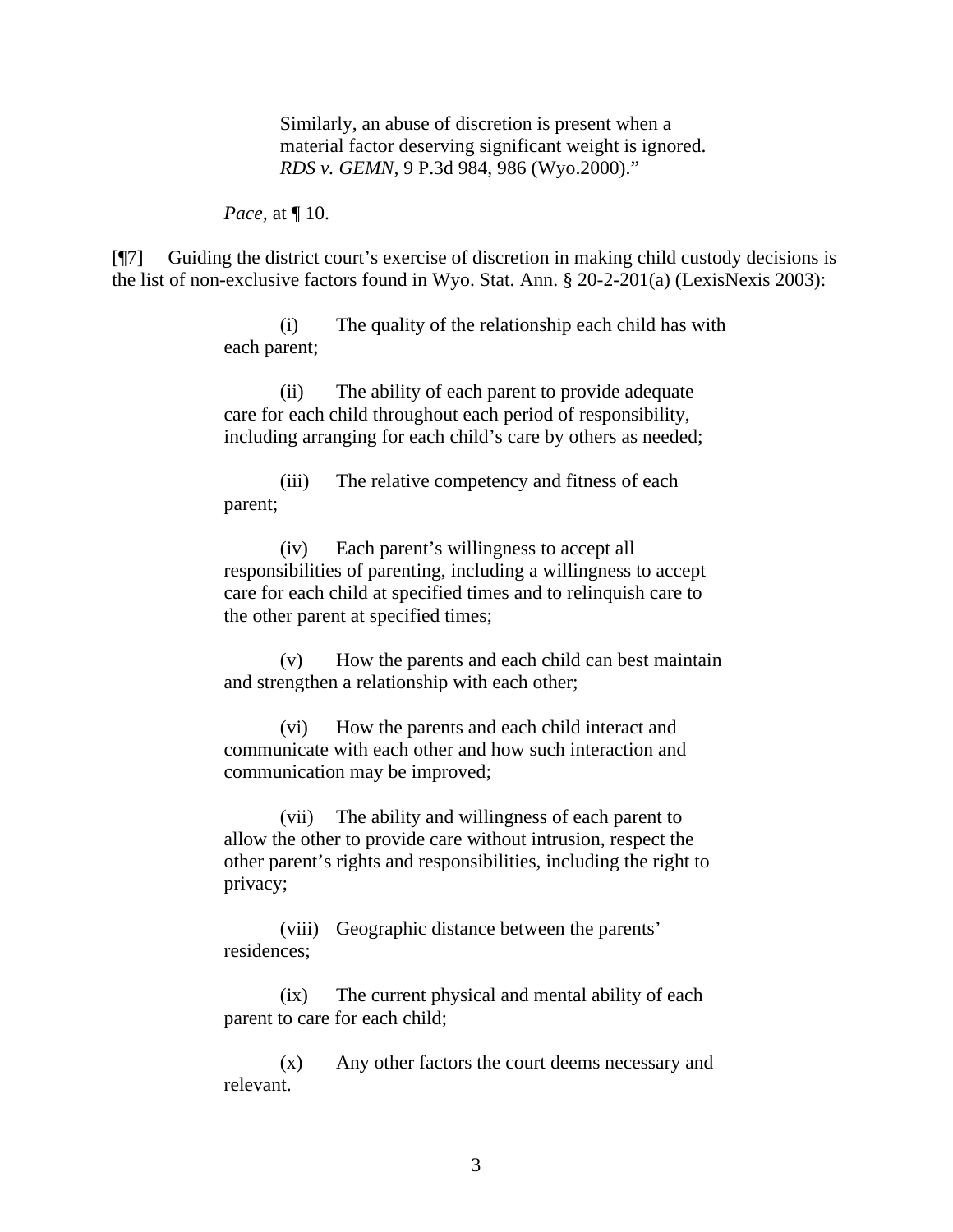To this list of factors, the legislature has added in Wyo. Stat. Ann. § 20-2-201(c), the factor of spousal abuse or child abuse.

[¶8] The appellant's attack upon the district court's exercise of its discretion in this case is two-pronged. First, the appellant provides the following summary of what he considers to be the district court's errors:

> The trial court awarded custody to a parent with an admitted propensity toward violence, who drinks on a regular, daily basis and who allows the children to go unbathed for long periods of time. This parent has denied the other parent telephone access to the children and has defied the trial court's order in doing so.

> The other parent here has demonstrated a peaceful disposition and has never been in trouble with the criminal justice system, excepting the one incident where the appellee alleged violation of a "no contact" order for leaving a message on her telephone. It is uncontroverted that he spent all his visitation time with the children and took care they were bathed and well cared for.

[¶9] Next, the appellant addresses the above-listed statutory factors one-by-one and comments as to his view of the evidence. A couple of examples will suffice:

> (i) The quality of the relationship each child has with each parent[.]

Comment By Appellant: The children love both parents and both of them love the children. The uncontroverted testimony of the children's counselor, however, is that if they (the children) had to choose a parent with whom to reside, they would choose their father.

(ii) The ability of each parent to provide adequate care for each child throughout each period of responsibility, including arranging for each child's care by others as needed[.]

Comment by Appellant: Appellant sees no substantial difference in the ability of the parents to provide this care. Both parents are employed outside the home, the mother as an office worker for an automotive dealership and the father as a driller.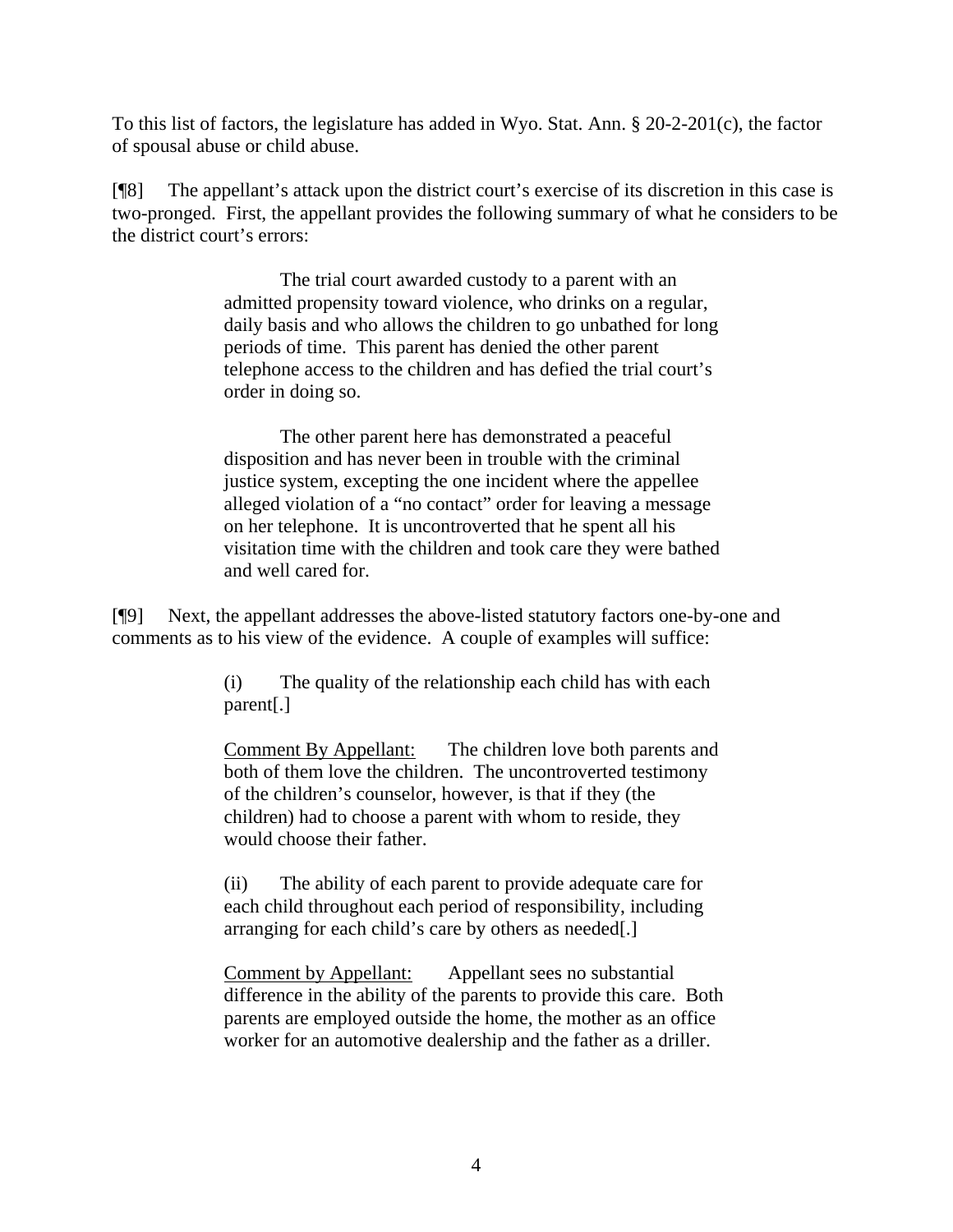[¶10] We will affirm the decision of the district court because we cannot predicate a finding of abuse of discretion upon the record presented. It is not enough for an appellant to summarize alleged errors and to give his views of the import of the evidence.

> It is the appellant's burden to bring a complete record to this Court. *Erhart v. Evans,* 2001 WY 79, ¶ 18, 30 P.3d 542, 547 (Wyo.2001); *Wood v. Wood,* 865 P.2d 616, 617 (Wyo.1993). Where a proper record is not provided, an appeal may be dismissed or review may be limited to those issues not requiring inspection of the record. *Stadtfeld v. Stadtfeld,* 920 P.2d 662, 664 (Wyo.1996) (*quoting Matter of Manning's Estate,* 646 P.2d 175, 176 (Wyo.1982)); *Wood,* 865 P.2d at 618.

> > Without a sufficient record, we must

"accept the 'trial court's findings as being the only basis for deciding the issues which pertain to the evidence.' *Willowbrook Ranch, Inc. v. Nugget Exploration, Inc.,*  896 P.2d 769, 771 (Wyo.1995). 'In the absence of anything to refute them, we will sustain the trial court's findings, and we assume that the evidence presented was sufficient to support those findings.' 896 P.2d at 771- 72."

*Williams v. Dietz,* 999 P.2d 642, 645 (Wyo.2000) (*quoting Weiss v. Pedersen,* 933 P.2d 495, 498 (Wyo.1997) (*abrogated on other grounds by White v. Allen,* 2003 WY 39, 65 P.3d 395 (Wyo.2003)).

*Smith v. Smith,* 2003 WY 87, ¶ 11, 72 P.3d 1158, 1161 (Wyo. 2003). *See also Chancler v. Meredith,* 2004 WY 27, ¶ 5, 86 P.3d 841, 842 (Wyo. 2004).

[¶11] Although this law has developed for the most part in cases where neither a transcript of the proceedings nor a settled statement of the evidence has been provided, the same rationale holds true in cases where the settled statement of the evidence does not address the issues presented to this Court, or does not provide sufficient basis for a finding of abuse of discretion. For example, one allegation in the instant case is that the district court ignored the evidence that revealed the appellant to be a peaceful person and the appellee to be a violent person. It is impossible for this Court to say that the district court abused its discretion in that regard because the record, in the form of the settled statement, simply does not support the allegation. Similarly, the appellant alleges that the district court ignored the children's stated preference to live with the appellant, yet the settled statement of the evidence says nothing about such a stated preference being part of the evidence.